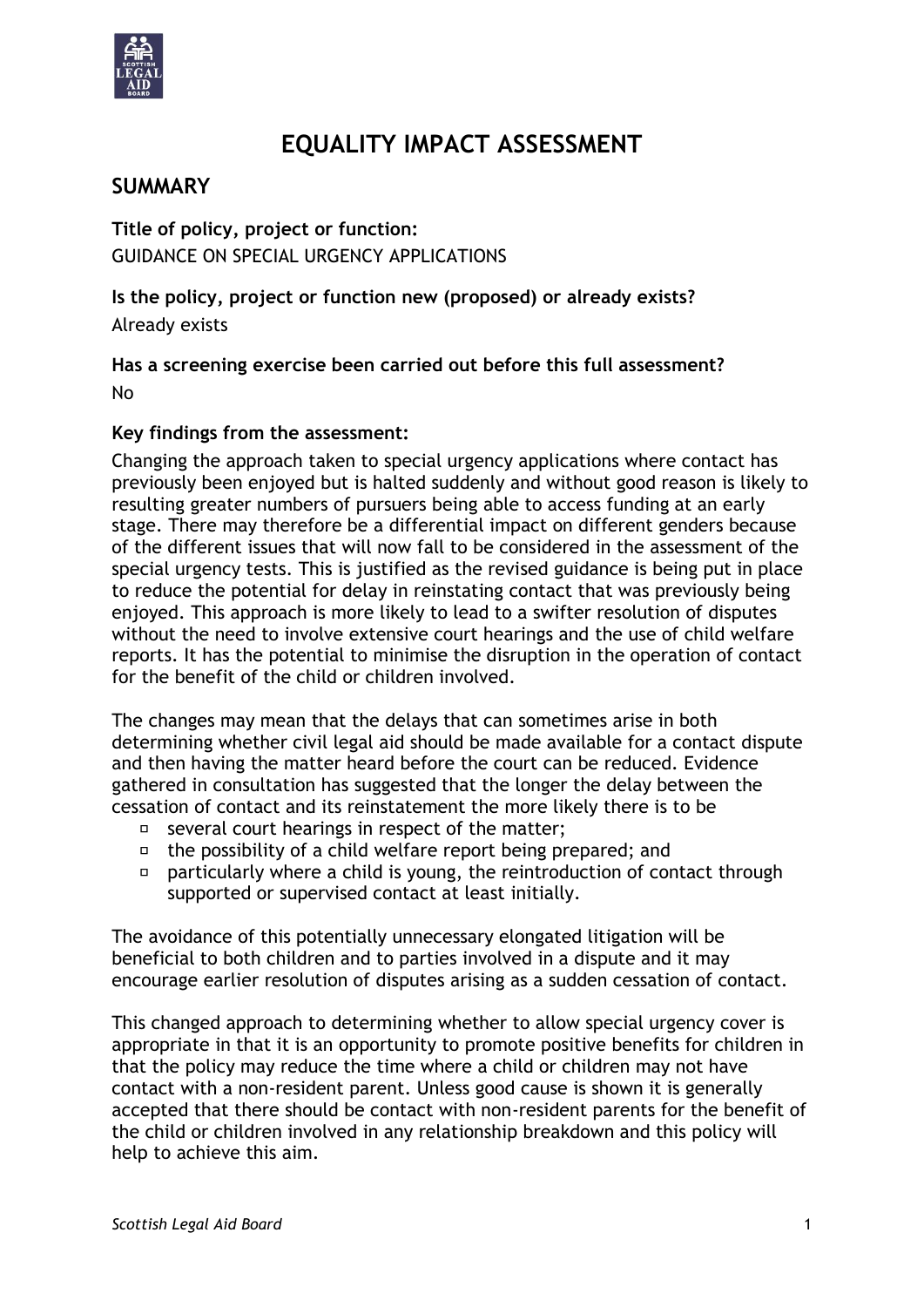

#### **Actions as a result of the assessment:**

No immediate action is needed but in light of the findings in relation to the possibility of indirect discrimination in relation to Sex (gender) – see details in EQIA - we will undertake specific monitoring of applications in this category and take action if this is needed.

#### **Date impact assessment published:**

**Click here to enter a date**.

**Lead official(s) responsible for assessment: Catriona Whyte**

**Department: Civil Merits**

**Name of sponsor/ Director who has signed off that the policy/ function has been sufficiently assessed against the needs of the equality duty:**

**Marie-Louise fox**

**Date of sign off: 18 March 2016**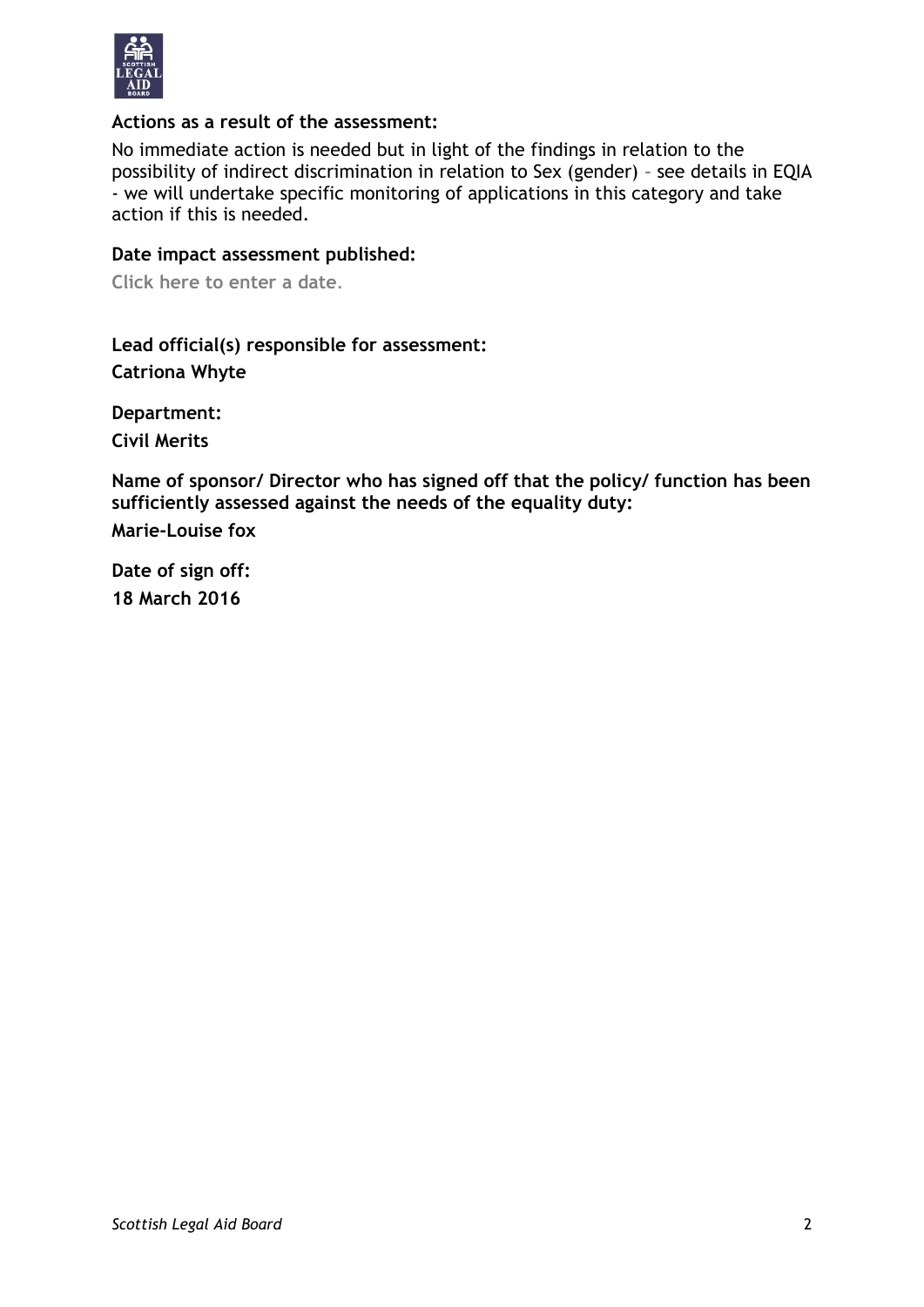

# **Step 1 - Examine the information available to assess likely impact of the function/ policy on different equality groups**

**1.1 Describe the policy, project or function. What does it aim to do? What and who will it affect?** *You can update or use information from your screening assessment if one was completed.*

In 2010 a major review of the special urgency provisions for civil legal aid was completed. The aim of that review was to identify ways of making the best use of public funds where work was being undertaken in terms of regulation 18 of the 2002 regulations. Regulation 18 is used to cover work that needs to be undertaken in any court action as a matter of urgency before an application for civil legal aid can be determined.

The work that can be done is split between listed work which can be undertaken without SLAB's prior approval, subject only to notification that such work has been undertaken within 28 days of commencement of the work and the lodging of a legal aid application within the same 28 day period and any other work not specifically listed which requires SLAB's prior approval.

Prior to 1 April 2011 the work that could be undertaken without SLAB's prior approval included seeking interim orders in terms of section 11 of the Children (Scotland) Act 1995. Most commonly the orders sought were for contact and/or residence in respect of a child or children. Amongst the review's findings was the fact that the vast majority of contact actions were raised using the special urgency provisions. Around 80% of the contact applications received prior to 1 April 2011 commenced using the special urgency provisions irrespective of whether there was any urgency involved that needed the immediate raising of an action. Of this 80%, 20% did not obtain civil legal aid for a variety of reasons including

- <sup> $\square$ </sup> the application not meeting the statutory tests;
- <sup> $\sigma$ </sup> the applicant abandoning the action and not wishing to proceed with the Court case; and
- $\sigma$  the applicant failing to provide adequate information to allow us to undertake our assessment of the statutory tests.

This work still had to be paid for from the Fund. In light of the concerns raised in the special urgency review recommendations were put forward to amend the scope of regulation 18(1)(a) and (2) which details the work that can be done without prior approval. With effect from 1 April 2011 the ability to raise an action seeking interim orders in terms of section 11 of the 1995 Act without SLAB's prior approval was removed from scope.

When the changes were made to regulation 18 we issued guidance on the approach we would take to such applications. The guidance on contact applications states that applications seeking special urgency cover to raise an action seeking interim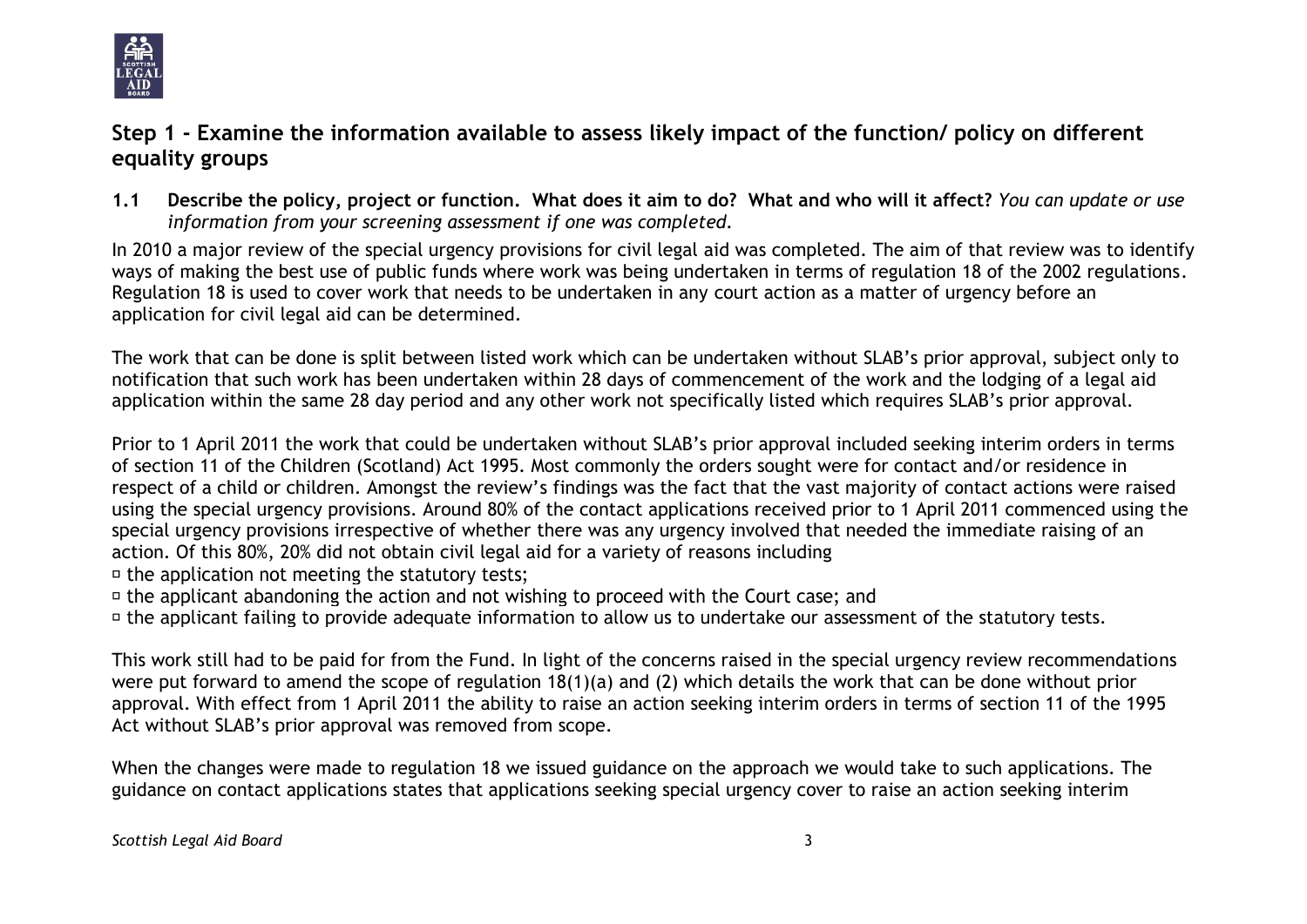

contact will generally only be granted in the context of a variation of existing orders or where there has been a failure to obtemper a court order. It also states that there are only very limited situations where SLAB will be satisfied that obtaining an interim contact order prior to the determination of a legal aid application is a matter that meets the test of special urgency.

As part of the streamlining work discussions took place with firms of solicitors across Scotland. These firms comprise a mix of firms in terms of size, geographical location and the extent of legal assistance work they undertake. In discussions a key areas to explore was the impact of the changes made to regulation 18 in 2011 and in particular whether there had been any unintended consequences as a result of the change in the regulation.

The change in the regulation was intended to reduce unnecessary costs to the Fund by reducing the scope to raise court actions at a very early stage. The changes gave us the opportunity to determine whether or not the statutory tests for civil legal aid were met before publicly funded litigation was entered into thus ensuring that funding was only made available for appropriate and relevant cases. This aim has been largely achieved but one of the unintended consequences is that, in a small number of cases, the overall cost to the public purse may have increased because of the absence of early cover for a court action. Added to this, in this same smaller number of cases, the outcomes for all involved in the litigation including, most importantly, the child or children at the centre of the litigation may not be as satisfactory as they would have been had an earlier action been raised.

The specific category of cases that identified where there have been such unintended consequences are those where contact had been operating satisfactorily but this contact is suddenly ended by the parent with care for, on the face of it, no good reason. Common reasons for cessation of contact include

<sup> $\sigma$ </sup> the introduction of a new partner to one or other of the parties;

 $\overline{v}$  situations where a non-violent altercation has taken place between parties; or

□ where the families of parties become involved in the contact arrangements and tensions arise as a result.

In situations where contact has previously been operating with apparent success and the reason for ceasing contact is unknown or not robust then it is appropriate to grant special urgency cover to allow an immediate court action to be raised. Where an immediate action is raised there is less likelihood of

 $\Box$  elongated litigation;

 $\Box$  the need for a child welfare report;

 $\overline{p}$  the need for several child welfare hearings: and

<sup> $\square$ </sup> the need to introduce supervised or supported contact.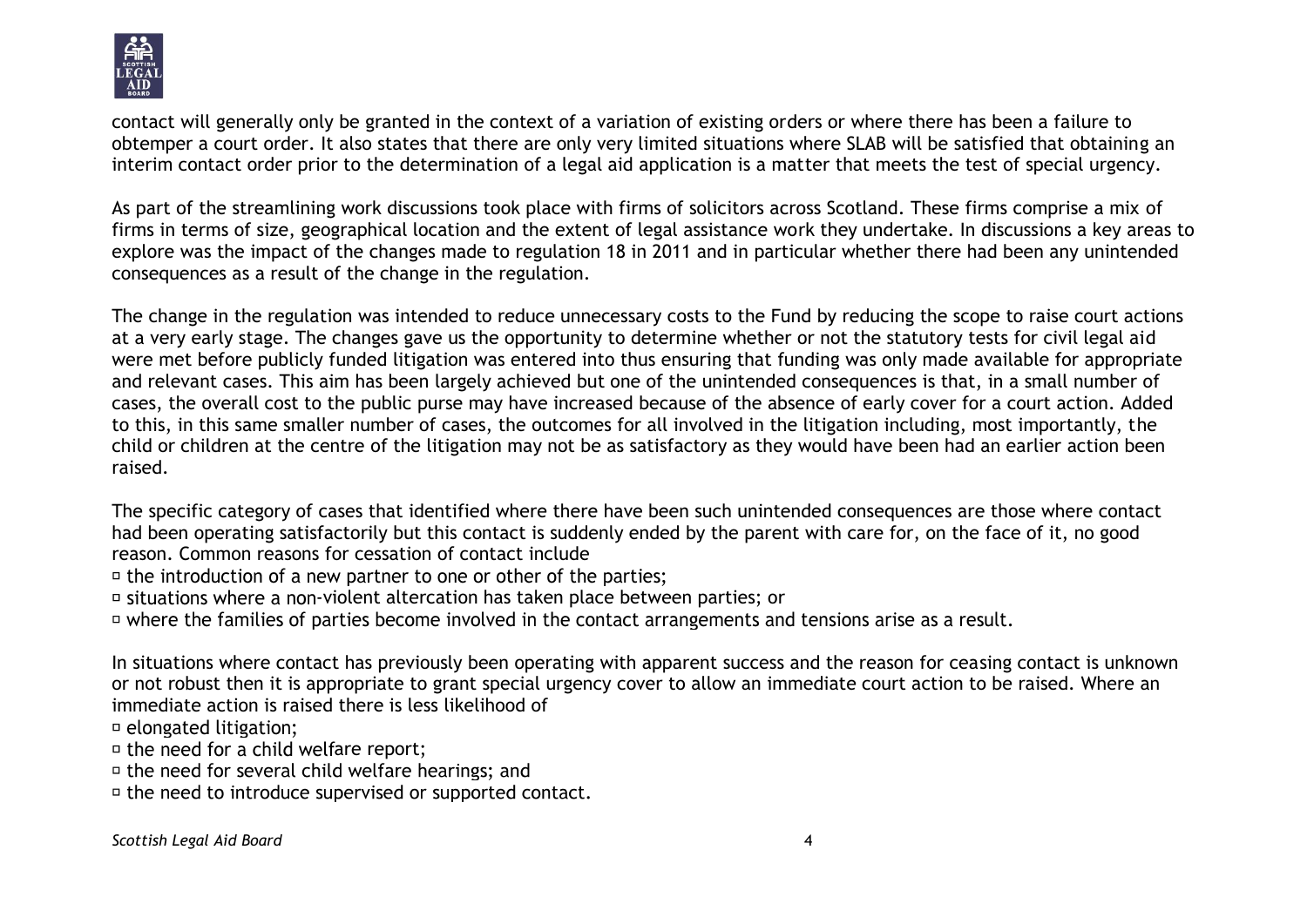

All of these issues add to the cost to the public purse and more importantly long delays are unlikely to be beneficial to the child or children who were previously enjoying contact with their non-resident parent.

As matters presently stand the time taken to correspond with the other party in relation to the possible reinstatement of contact and then seeking legal aid can take several weeks, depending on the extent of the information we get from an applicant and their solicitor. Once legal aid is granted and the writ served on the opponent there is a period of time allowed for the lodging of notice of intention to defend. After that, depending on the location of the Court, it may still be weeks before a child welfare hearing can be fixed.

Someone who was previously enjoying contact with no difficulty may find themselves waiting several months before they are able to go to court to seek a reinstatement of this contact. The gap that arises as a result can lead to the court not immediately allowing contact at the level previously enjoyed. We are amending our approach to special urgency applications to cover such situations.

**1.2 What is known about each of the equality groups who might use or be affected by this policy? For evidence see [Scottish Government equality finder](http://www.scotland.gov.uk/Topics/People/Equality/Equalities/DataGrid) (contains information on equality groups and the justice system), the [SLAB](file://///cifssata/Common/Common/Shared/Equalities/Equality%20information/The%20different%20equality%20groups)  [shared drive](file://///cifssata/Common/Common/Shared/Equalities/Equality%20information/The%20different%20equality%20groups) – information on the different groups (contains other information on equality groups) and [SLAB's](http://www.slab.org.uk/about-us/what-we-do/research/index.html)  [research webpage](http://www.slab.org.uk/about-us/what-we-do/research/index.html) for information on the demographics of applicants of legal aid and solicitors providing work under legal aid.**

*You need to look at the evidence you have for each group – Race, Sex (gender), Gender Reassignment, Disability, Sexual Orientation, Pregnancy & Maternity, Age, Religion and Belief, and Marriage & Civil Partnership. Think about the people likely to be affected by the policy. Does the policy relate to functions that have been identified as being important to particular protected groups? Does it relate to an area where there are already known inequalities? Good evidence is required for you to show 'due regard'. An inadequate analysis in an assessment may mean failure to meet the general duty.*

Information held by SLAB about applicants for civil legal aid in contact disputes shows that those seeking to bring an action for contact are more likely to be males although seeking to defend such an action are more likely to be females. In 2014/15 a total of 3,519 applications were received in respect of contact proceedings. Of those 1,614 came from females and 1,905 from males. There were 1,307 female defender applications and 160 male defender applications. There were 1,685 applications from males to initiate proceedings and 230 applications from females to initiate proceedings.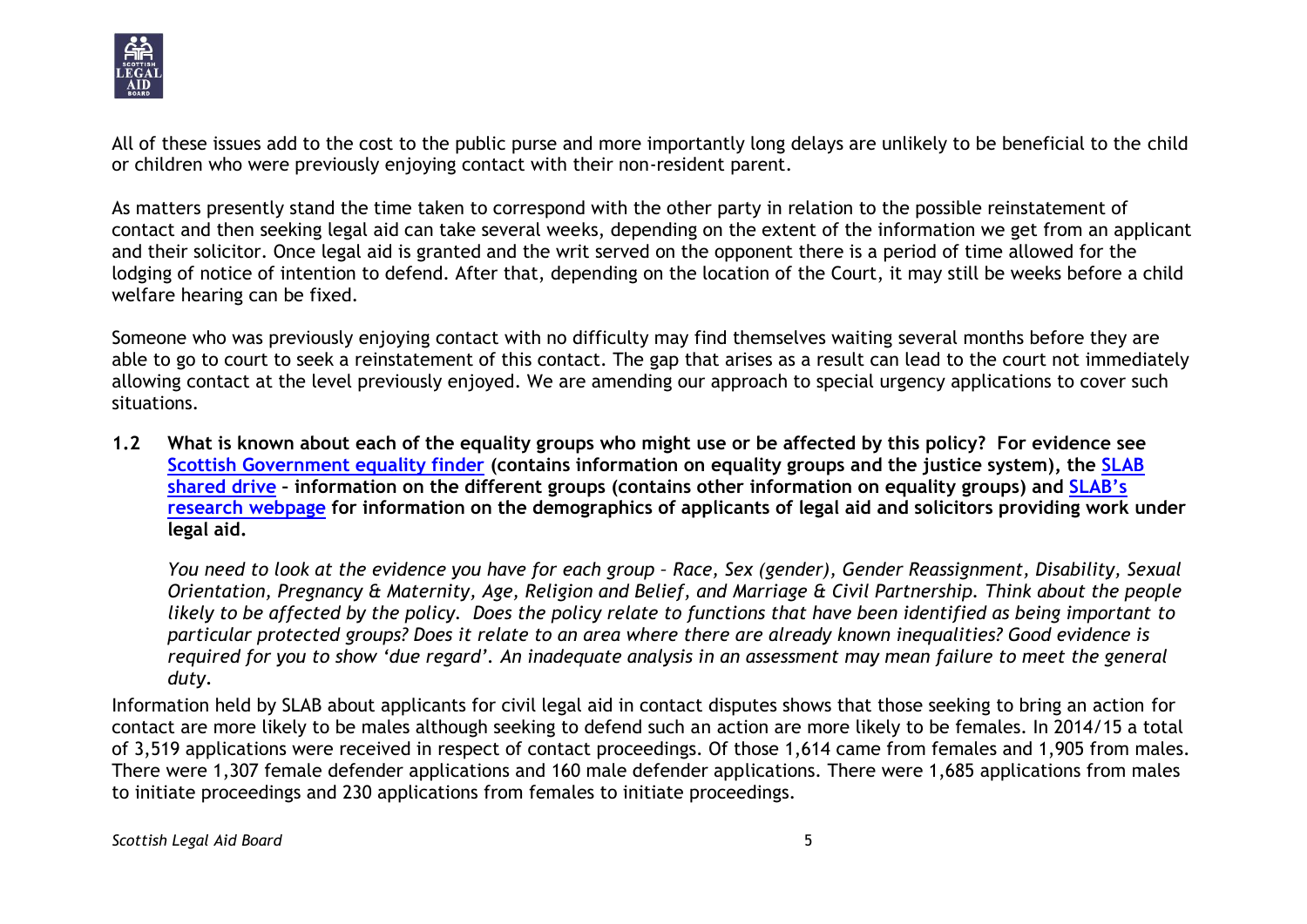

Given the high number of males applying to initiate proceedings requests made for special urgency cover before an application for civil legal aid is determined to raise actions seeking an interim contact order in terms of section 11 of the Children (Scotland) Act 1995 are predominantly from males.

Age arises as a potential issue because a number of applicants who seek civil legal aid to raise an action seeking an interim order for contact in terms of section 11 of the Children (Scotland) Act 1995 will be grandparents seeking contact with grandchildren. The information held about applications for civil legal aid does not allow us to immediately identify the numbers of applications specifically made by grandparents seeking contact to grandchildren but a percentage of the applications will fall into this category. Again where individuals are seeking contact orders in their favour they are more likely to want to use the special urgency provisions which allow them to raise an action before an application for civil legal aid is finally determined.

**1.3 Are there any gaps in understanding of your policy/ function in relation to equality groups?** *You should think about opportunities to fill any gaps in evidence through your consultation plans for the policy/ function at Step3.*

n/a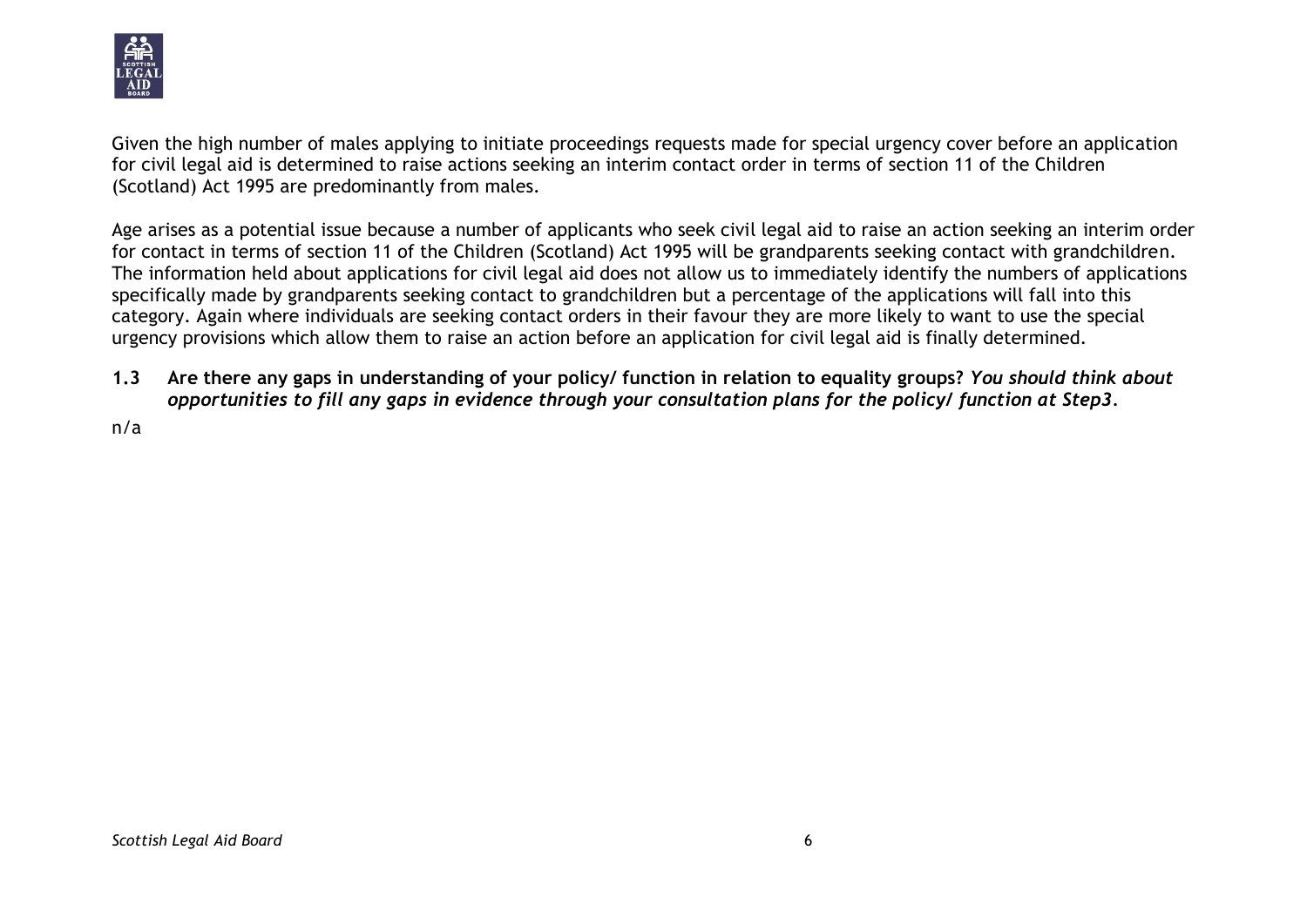

# **Step 2 - Impacts on priority characteristics and suggested steps to address these**

**Does the policy/ function have any impacts (whether intended or unintended, positive or negative) on any of the equality groups? Describe for each group the ways in which the policy, as it is planned or as it operates, might have negative and/ or positive impacts. You should answer these three questions for each group:** 

**1) Is there potential for discrimination?** 

**2) Is there potential for developing good relations?**

**3) Is there potential to advance equality of opportunity?**

# **Race**

Is there any potential impact on this group? No *Please explain your answer:*

> 1. This policy shows no indication of positively or negatively affecting applicants for legal aid under this protective characteristic. The approach to be taken to the assessment of special urgency applications is not one that can be viewed as either putting in place barriers or improving the position for this group of applicants.

- 2. Not applicable.
- 3. Not applicable.

# **Sex (gender)**

Is there any potential impact on this group?Yes *Please explain your answer:*

This policy changes the approach that will be taken to the examination of special urgency applications to bring an action seeking an interim order in terms of section 11 of the Children (Scotland) Act 1985. It will impact predominantly on male and female pursuers. However the vast majority of pursuers are male as detailed in the statistical information set out in this EQIA. As such this policy, which gives greater access to special urgency provisions in respect of contact proceedings for pursuers who had been exercising contact previously, may have more of an impact on males in that it is likely to broaden their ability to access special urgency provisions. There may therefore be a differential impact on different genders because of the different issues that will now fall to be considered in the assessment of the special urgency tests. This does not mean that this differential impact is not justified. The new guidance is being put in place to reduce the potential for delay in reinstating contact that was previously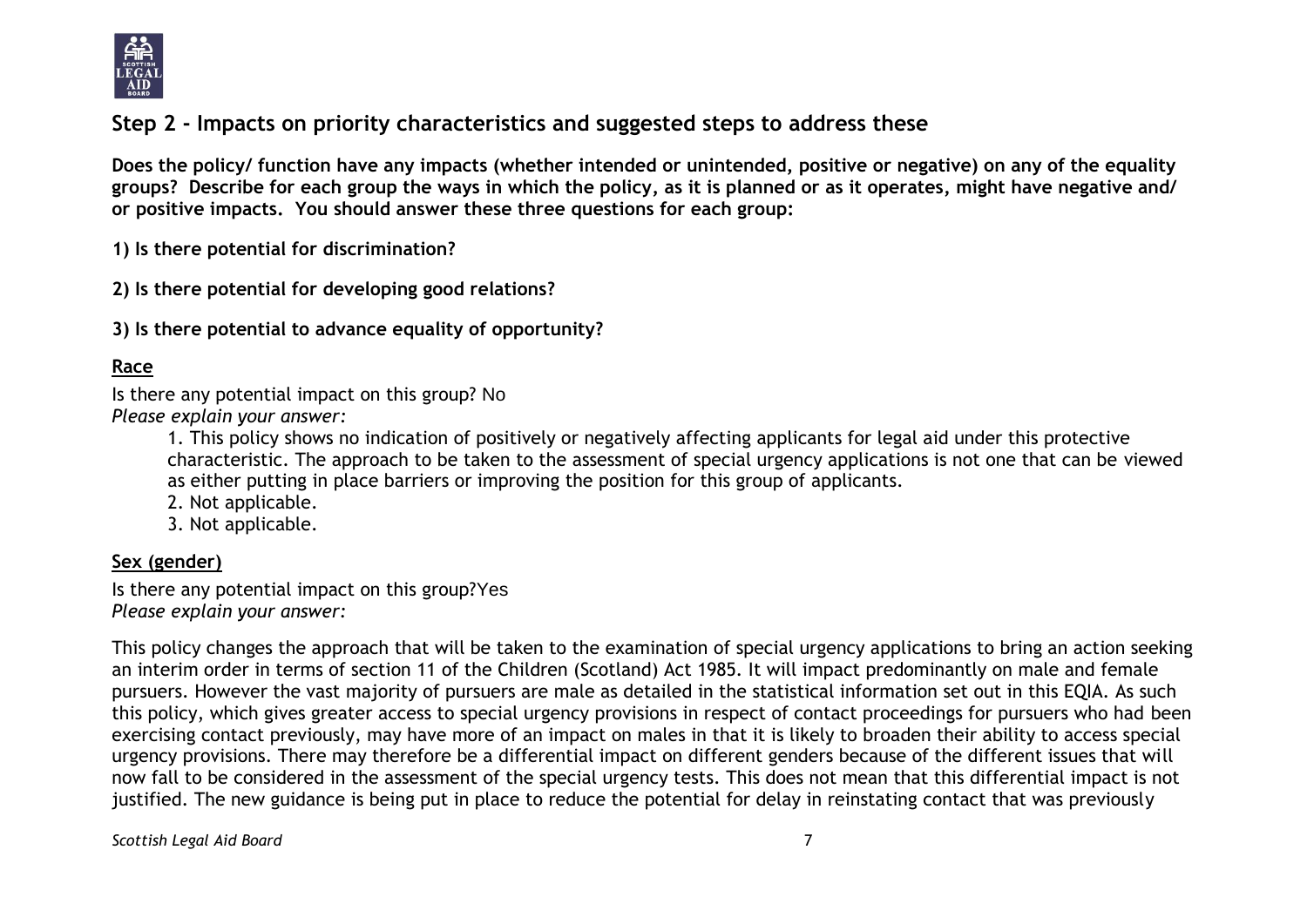

being enjoyed and which has been halted for no apparent good reason. This approach is more likely to lead to a swifter resolution of disputes without the need to involve extensive court hearings and the use of child welfare reports. It has the potential to minimise the disruption in the operation of contact for the benefit of the child or children involved.

The changes may mean that the delays that can sometimes arise in both determining whether civil legal aid should be made available for a contact dispute and then having the matter heard before the court can be reduced. Evidence gathered in consultation has suggested that the longer the delay between the cessation of contact and its reinstatement the more likely there is to be

- $\Box$  several court hearings in respect of the matter;
- $\Box$  the possibility of a child welfare report being prepared; and
- particularly where a child is young, the reintroduction of contact through supported or supervised contact at least  $\Box$ initially.

The avoidance of this potentially unnecessary elongated litigation will be beneficial to both children and to parties involved in a dispute and it may encourage earlier resolution of disputes arising as a sudden cessation of contact.

It is considered that this changed approach to determining whether to allow special urgency cover is reasonable in that it is an opportunity to promote positive benefits for children in that the policy may reduce the time where a child or children may not have contact with a non-resident parent. Unless good cause is shown it is generally accepted that there should be contact with non-resident parents for the benefit of the child or children involved in any relationship breakdown and this policy will help to achieve this aim.

#### **Gender reassignment**

Is there any potential impact on this group? No *Please explain your answer:*

1. This policy shows no indication of positively or negatively affecting applicants for legal aid under this protective characteristic. The approach to be taken to the assessment of special urgency applications is not one that can be viewed as either putting in place barriers or improving the position for this group of applicants.

2. Not applicable.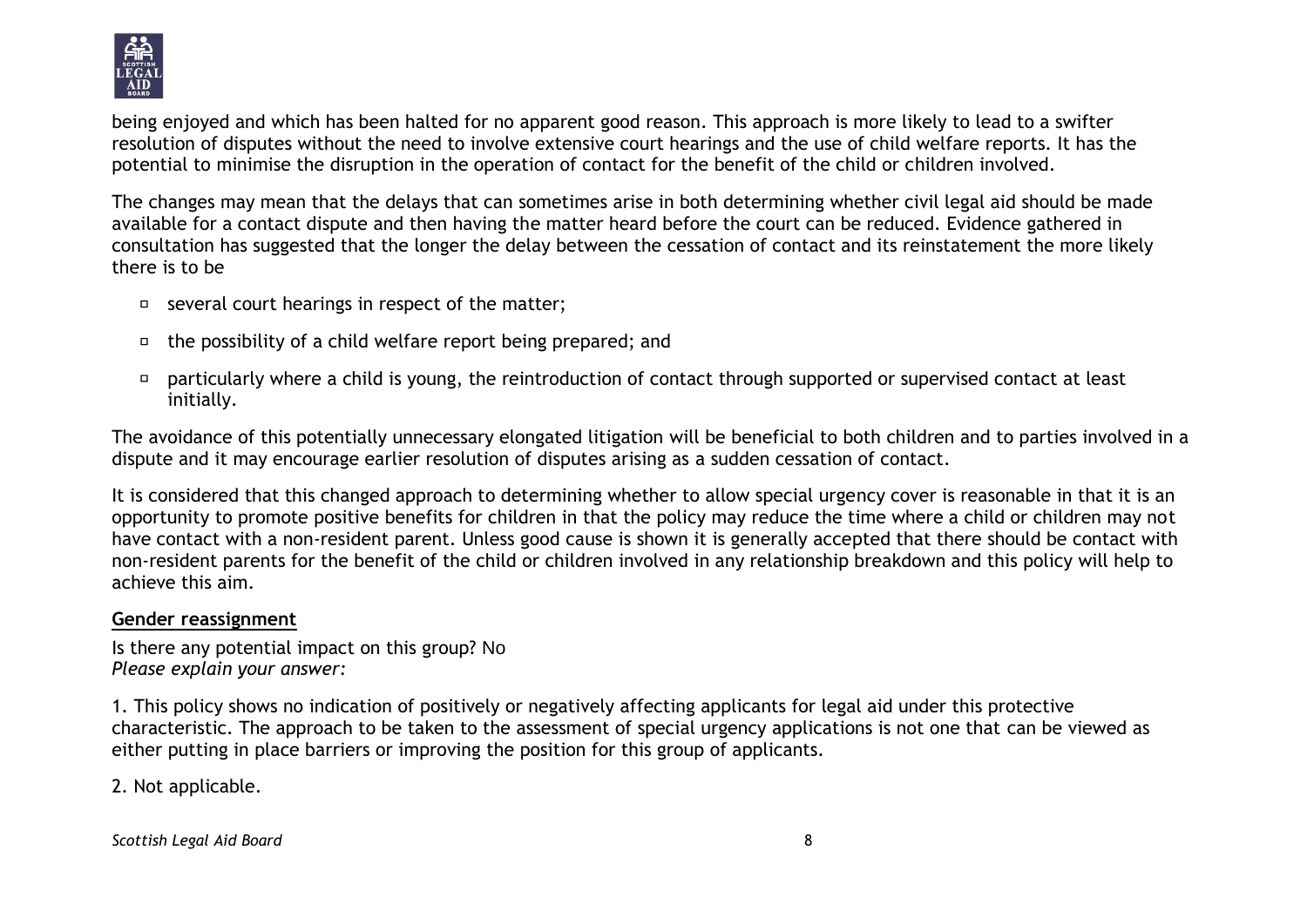

3. Not applicable.

### **Disability**

Is there any potential impact on this group? No *Please explain your answer:*

1. This policy shows no indication of positively or negatively affecting applicants for legal aid under this protective characteristic. The approach to be taken to the assessment of special urgency applications is not one that can be viewed as either putting in place barriers or improving the position for this group of applicants.

2. Not applicable.

3. Not applicable.

**Pregnancy and maternity**

Is there any potential impact on this group? No *Please explain your answer:*

1. This policy shows no indication of positively or negatively affecting applicants for legal aid under this protective characteristic. The approach to be taken to the assessment of special urgency applications is not one that can be viewed as either putting in place barriers or improving the position for this group of applicants.

2. Not applicable.

3. Not applicable.

**Religion and belief**

Is there any potential impact on this group? No *Please explain your answer:*

1. This policy shows no indication of positively or negatively affecting applicants for legal aid under this protective characteristic. The approach to be taken to the assessment of special urgency applications is not one that can be viewed as either putting in place barriers or improving the position for this group of applicants.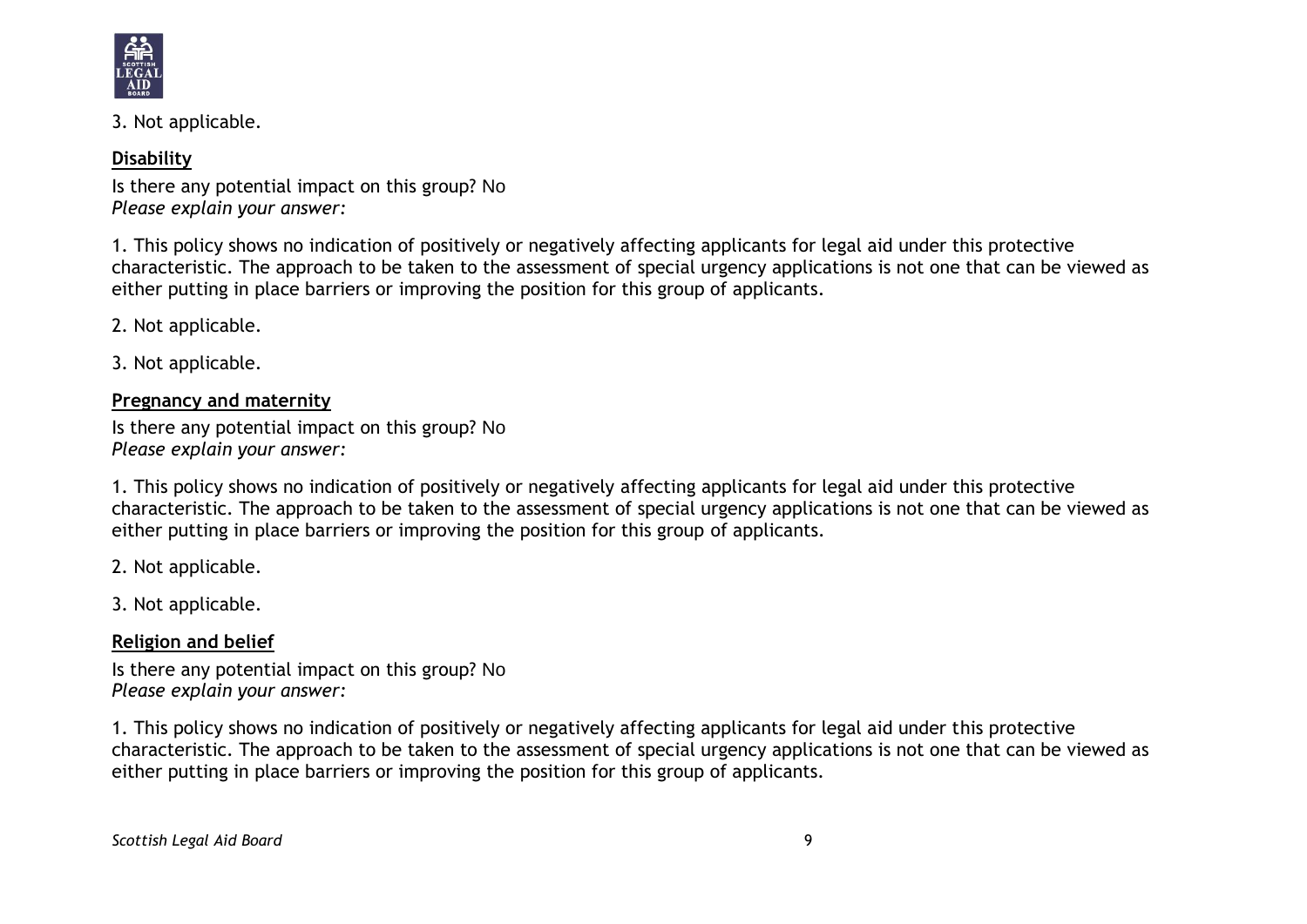

- 2. Not applicable.
- 3. Not applicable.

# **Age**

Is there any potential impact on this group? Yes *Please explain your answer:*

This policy shows no indication of positively or negatively affecting applicants for special urgency cover under this protective characteristic but it may be beneficial for all parties involved in a potential dispute and particularly the children at the centre of such disputes if civil litigation can be commenced at an early stage if contact is suddenly ceased and no immediate reinstatement of that contact is on offer. Reference is made to the information set out against sex (gender) above.

1. No.

2. Not applicable.

3. Not applicable.

#### **Marriage and civil partnership**

Is there any potential impact on this group? No

*Please explain your answer:*

1. This policy shows no indication of positively or negatively affecting applicants for legal aid under this protective characteristic. The approach to be taken to the assessment of special urgency applications is not one that can be viewed as either putting in place barriers or improving the position for this group of applicants.

- 2. Not applicable.
- 3. Not applicable.

### **Sexual orientation**

Is there any potential impact on this group? No *Please explain your answer:*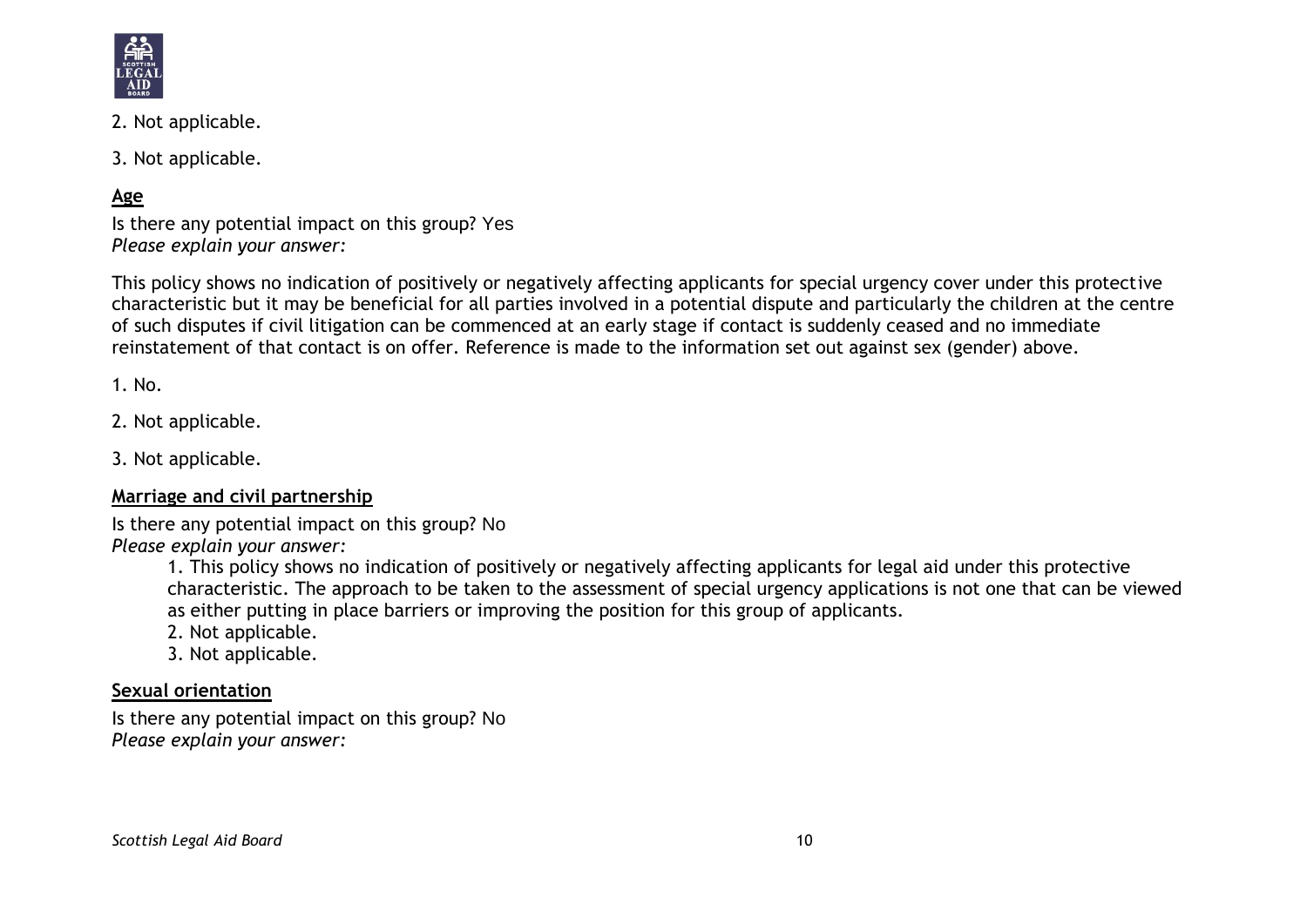

1. This policy shows no indication of positively or negatively affecting applicants for legal aid under this protective characteristic. The approach to be taken to the assessment of special urgency applications is not one that can be viewed as either putting in place barriers or improving the position for this group of applicants.

2. Not applicable.

3. Not applicable.

# **Where there is potential for indirect/ direct discrimination, what can you do to reduce or eliminate this risk?**

The revised guidance on the approach to be taken to the assessment of special urgency applications to bring an action seeking an interim order of contact in terms of section 11 of the Children (Scotland) Act 1995 will be subject to monitoring once it has been in place for a number of months – initially after six months. Reports are already given to the LSPC on the outcomes achieved in cases where civil legal has been made available for contact proceedings. Such a review can take into account the speed of resolution of any dispute particularly where special urgency cover has been made available. An assessment can also be made of the overall cost of such disputes to see if the provision of cover to raise an action before the application for civil legal aid was determined assisted in achieving a good outcome for all parties at a proportionate cost to the public fund.

We will obtain information on the number of special urgency applications submitted under this heading together with information on the subsequent grant and refusal rate for a full application to determine the impact both immediately of the revised approach and the impact on the prospects of obtaining full civil legal aid. We will consider any specific impacts there may be on the protected characteristic group of sex (gender).

We will continue to discuss issues raised in relation to our overall approach to the assessment of special urgency applications in respect of contact proceedings and contact applications as a whole with interested bodies such as the Family Law Association and the Law Society of Scotland through meetings with these organisations and through the regular meetings of the Civil Legal Aid Negotiating Team of the Law Society. In addition we will request feedback from organisations such as Families Need Fathers and Scottish Women's Aid once the revised guidance has been in place for one year.

Before we implement this revised approach we will notify the profession and those who took part in the consultation on the operation of civil legal aid which included consideration of the special urgency process. We have also notified the Sheriff's Association and the Sheriffs Principal of this revised approach and will take into account any observations or comments made by any of these bodies or individuals in relation to the impact of this revised guidance.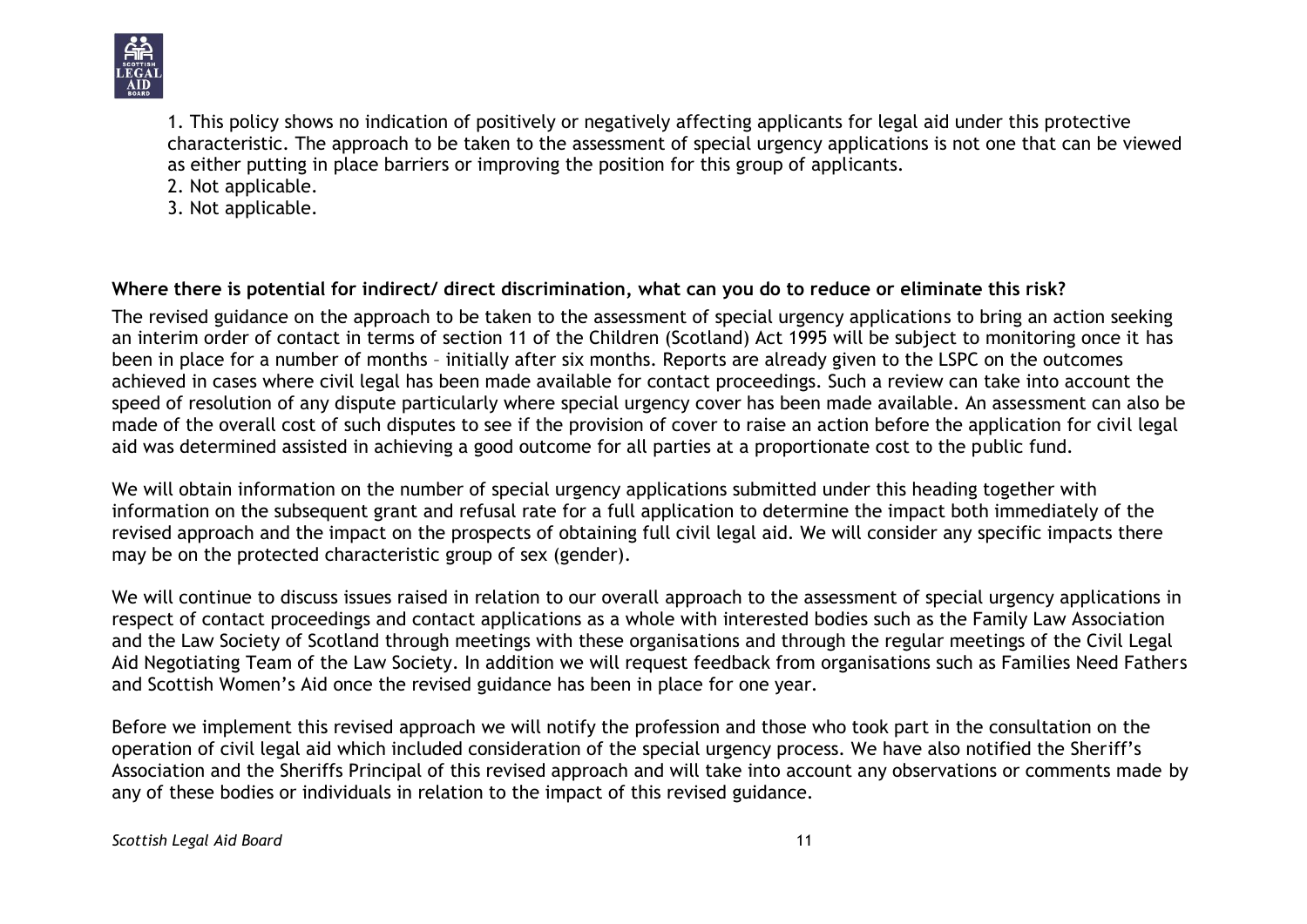

**Do you need to make changes to your policy or function on the basis of this assessment?** No

**What is the likely impact of these changes on the plans for the policy/ function? (resources, cost, timings etc.)** Not applicable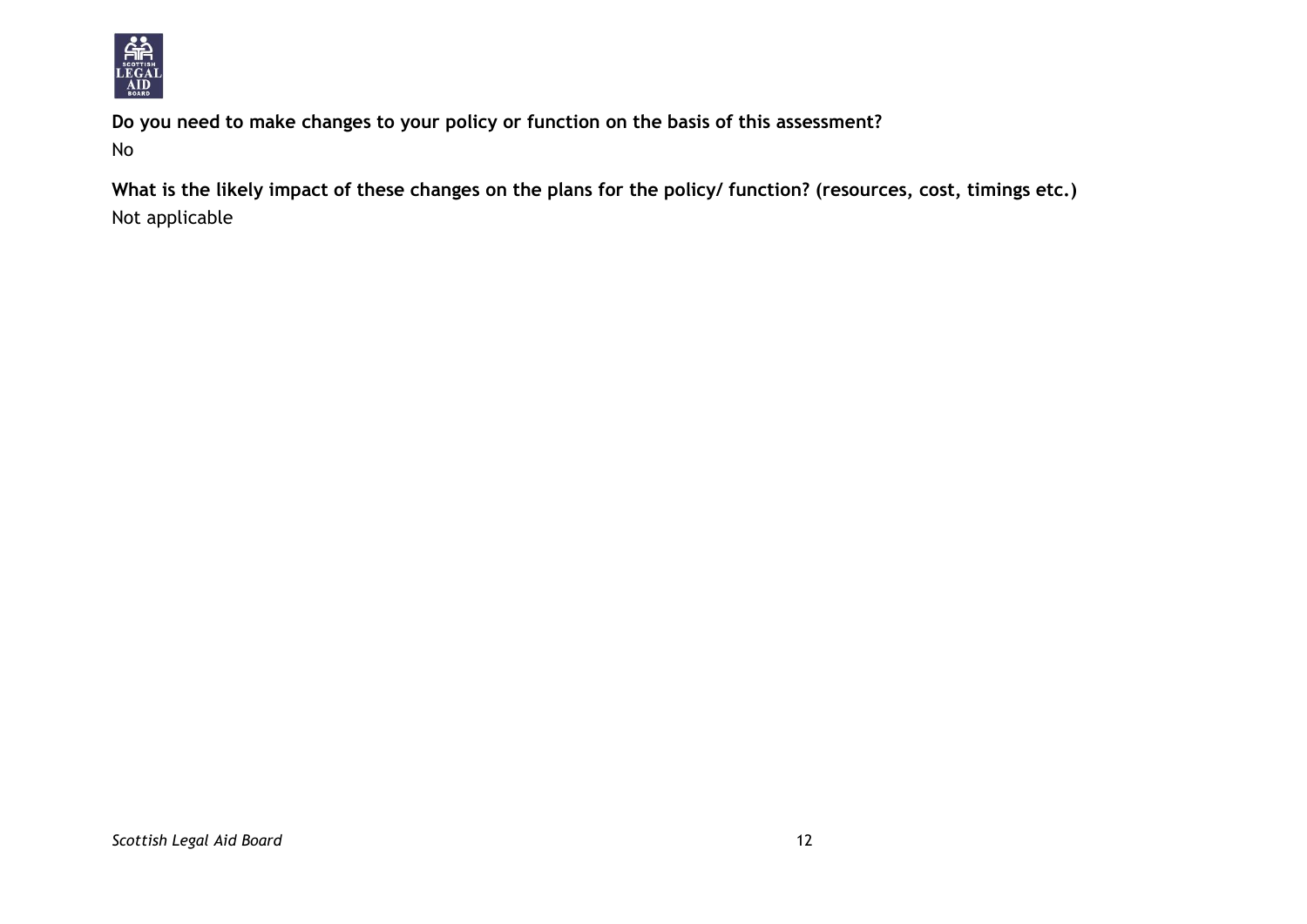

# **Step 3 - Consultation and stakeholder engagement**

**Do you/did you have any consultation/ involvement planned for the policy/ function?** Yes

#### **What do you hope to achieve from your consultation/ involvement?**

Stakeholder engagement was intended to identify any issues that might arise in the operation of our current approach to special urgency applications to bring contact proceedings. The engagement identified concerns that may arise as a result of the existing approach. We have considered the information we obtained from the stakeholders as against information that we hold in relation to applications and their processing. The feedback from the stakeholders was universally supportive of the proposals for change with benefits being seen from all by the implementation of the changed approach in relation to special urgency applications.

#### **List the main stakeholder agencies that you intend to or have already discussed this policy with. Give details of any equality groups represented.**

We engaged with

- Law Society of Scotland's Civil Legal Aid Negotiating Team;
- □ Families Need Fathers:
- □ 29 firms of solicitors across Scotland comprising a mix of large and small firms, geographical location and extent of civil legal assistance business undertaken.

We have provided information about our revised approach with the opportunity to provide comments to

- □ Sheriff's Association: and
- □ Sheriffs Principal.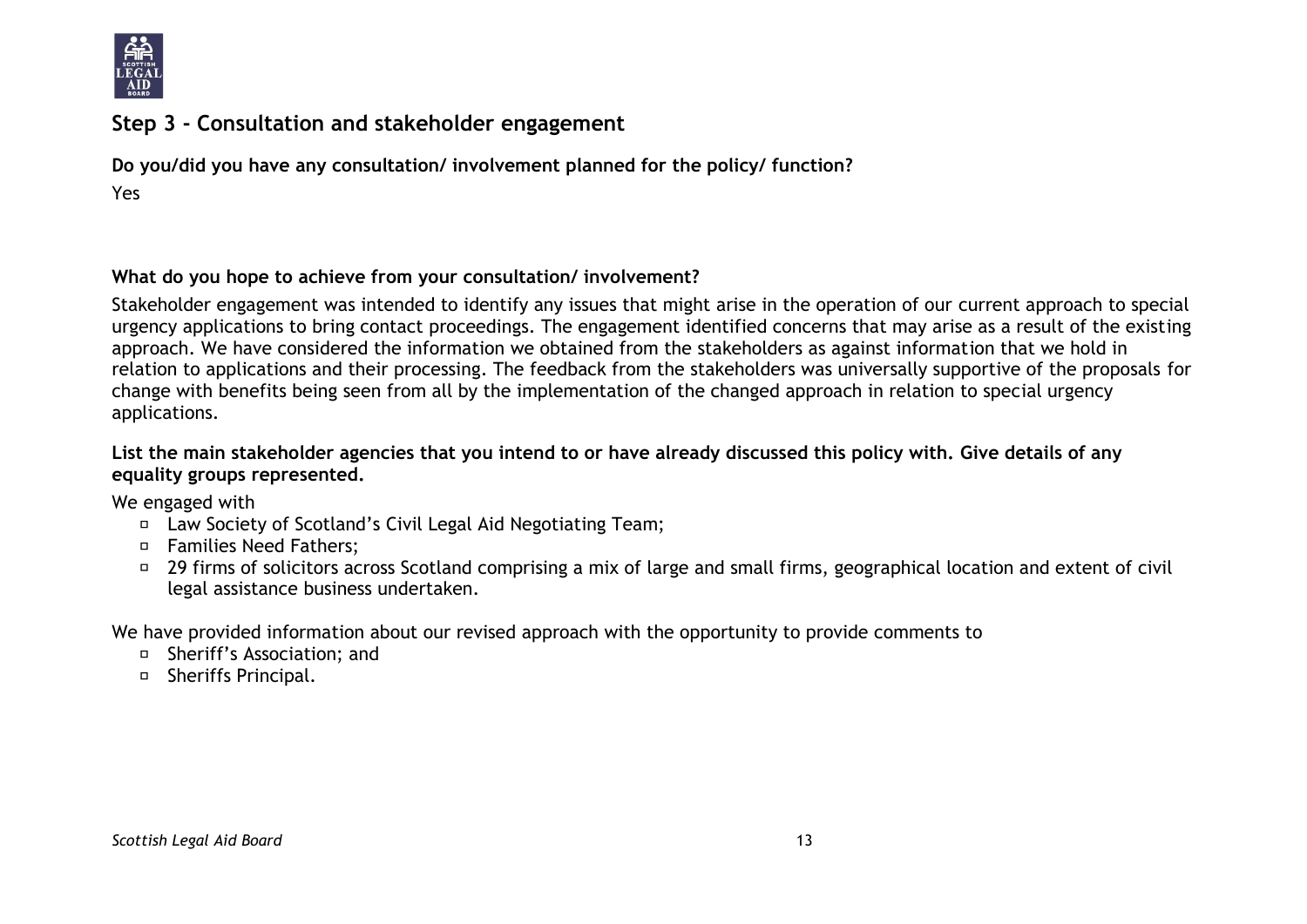

# **Step 4 - Discuss and review the assessment with decision makers and governance structures**

You **must** discuss the results with senior decision makers before you finalise the assessment.

**Give details of the governance structures you will report, or have already reported, to about this assessment.** For example, but not limited to, the Project Board, Executive Team or Board members.

The Executive Team – 18 March 2016 and LSPC – 21 March 2016.

**If you have presented the results of the assessment to the groups you have listed above please include the date you presented to each group listed.**

Sheriff's Association – 8 March 2016 Sheriffs Principal – 8 March 2016 Families Need Fathers – 22 March 2016 Various firms of solicitors who engaged with SLAB – 22 March 2016 Law Society of Scotland Civil Legal Aid Negotiating Team – 29 February 2016 and 22 March 2016 Executive Team – 18 March 2016

**Will there be any changes made to the plans for the policy/ function or actions as a result of this assessment?** No

**If yes, give details of likely changes and actions arising from this assessment.**

n/a